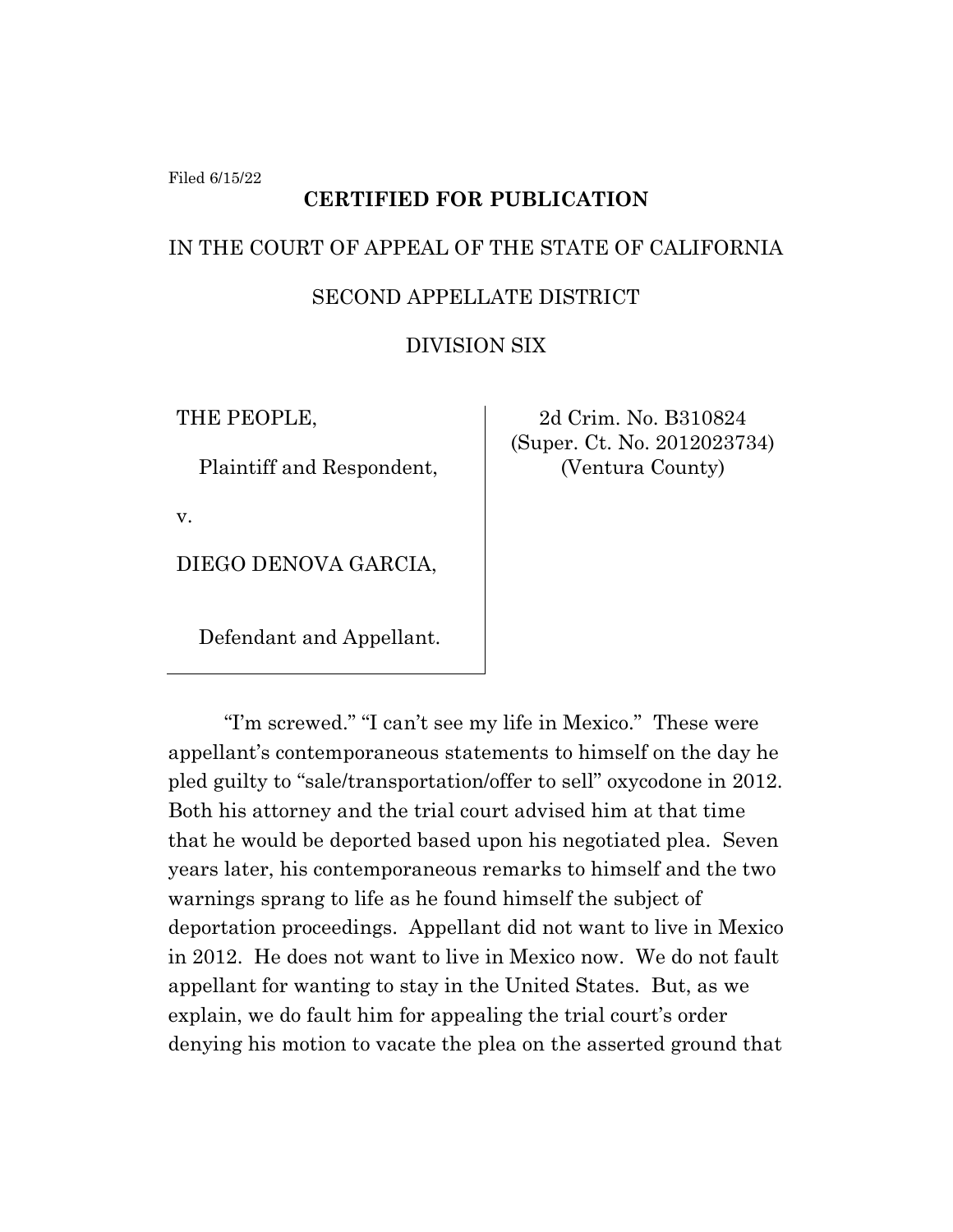he did not meaningfully understand the immigration consequences of his plea. (Pen. Code, § 1473.7.)**1** He knew exactly what he was doing in 2012. The trial court factually so found based upon live-witness testimony. This is a poor platform upon which to predicate an appeal. We will affirm.

#### FACTS AND PROCEDURAL HISTORY

In 2012, appellant was charged with felony counts of sale/transportation/offer to sell a controlled substance (count 1) and possession for sale of a controlled substance (count 2). (Health & Saf. Code, §§ 11352, subd. (a), 11351.) He pled guilty to count 1, offer to sell oxycodone in exchange for 36 months formal probation with the service of 180 days in county jail. Count 2 was dismissed pursuant to the plea agreement.

*Felony Disposition Statement and Plea Proceedings*

At the time of his plea, appellant signed a document entitled, "Felony Disposition Statement," which provides in part: "My attorney has explained to me the direct and indirect consequences of this plea, including the maximum possible sentence. I understand the following consequences could result from my plea:  $[\P] \ldots [\P]$  If I am not a citizen, I could be deported, excluded from the United States or denied naturalization. (Pen. Code, § 1016.5.) If I am not a citizen and am pleading guilty to an aggravated felony, conspiracy, a controlled substance offense, a firearm offense, . . . or a domestic violence offense, I will be deported, excluded from the United States, and denied naturalization. (8 U.S.C. §§ 1101(a)(43), 1182, 1227.)"

Appellant initialed each section and signed the document acknowledging that he discussed with his attorney and

**<sup>1</sup>** All further statutory references are to the Penal Code unless otherwise indicated.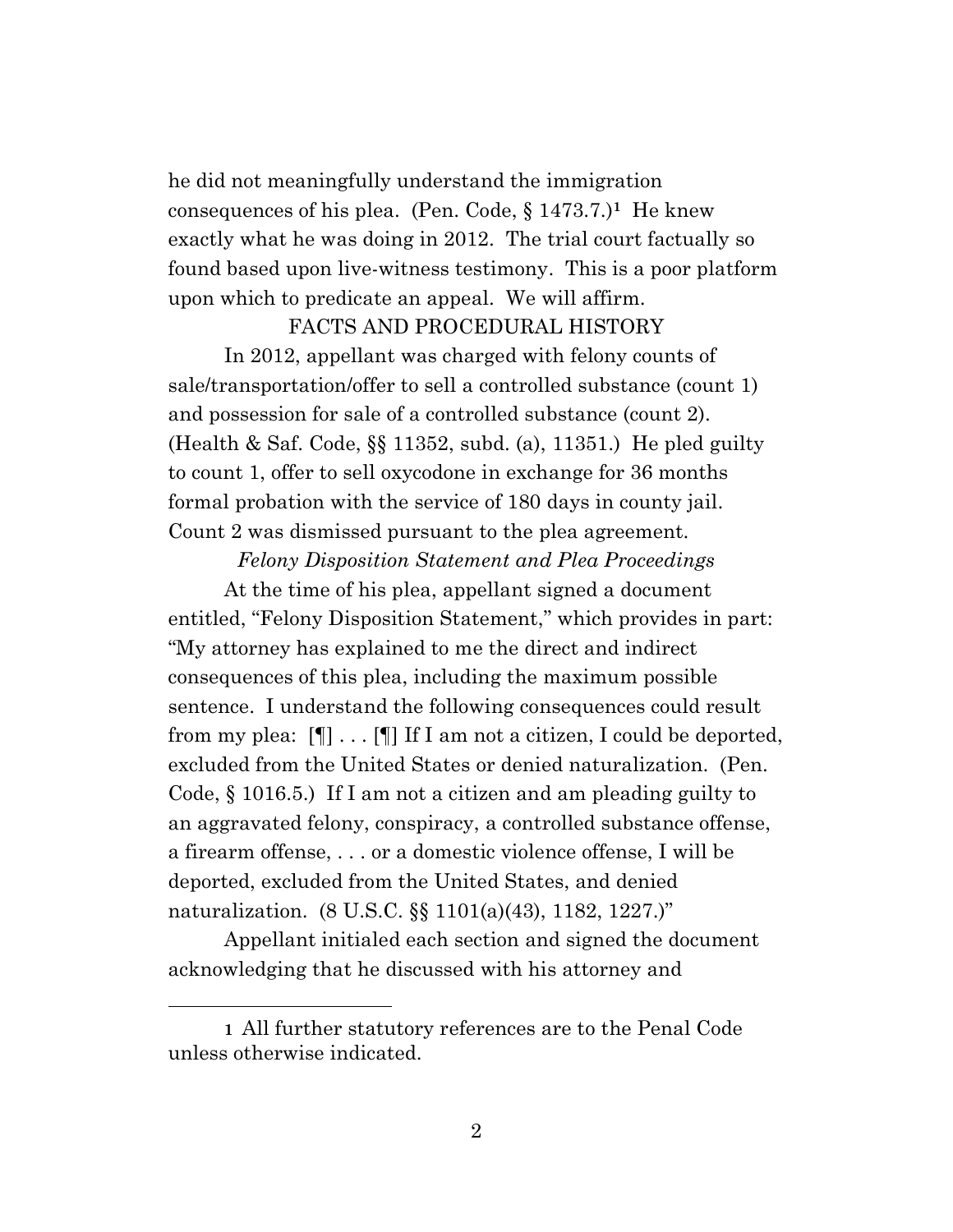understood the consequences of his plea. Appellant's attorney also signed the document acknowledging that he explained the direct and indirect consequences of this plea to appellant and was satisfied appellant understood them. When the trial court asked appellant whether he understood the information in the plea form, appellant said that he did.

#### *Section 1473.7 Motion to Vacate/Hearing*

In December 2019, appellant was in the process of deportation proceedings. He filed a motion to vacate his guilty plea based on ineffective assistance of counsel. He provided a declaration that stated, "I am a non-US citizen currently [living] in the United States.  $\ldots$  [[ [[ ]] . . . When I first met with [counsel], he suggested I plead guilty right away so 'everything can just be over with.' . . . [¶] [Counsel] did not ask about my immigration status when I met with him. At the time of completing the plea form I do not recall discussing with [counsel] specific immigration consequences of my plea. I was not advised by [counsel] that this conviction would be a bar to naturalization, and I could be deported and denied readmission to the United States. [¶] [Counsel] did not recommend that I consult with an immigration attorney, and I do not recall [counsel] suggesting a plea to an alternative lesser charge to avoid the serious immigration consequences I am now facing. [¶] [¶] Had I been properly informed I would have sought a different disposition or gone to trial."

At the hearing on the motion to vacate appellant's plea, appellant's "plea counsel" testified that he did not independently recall the case but retrieved his file from storage that contained his notes. He testified it was his practice to identify his client's immigration status and if unclear, he would proceed as if the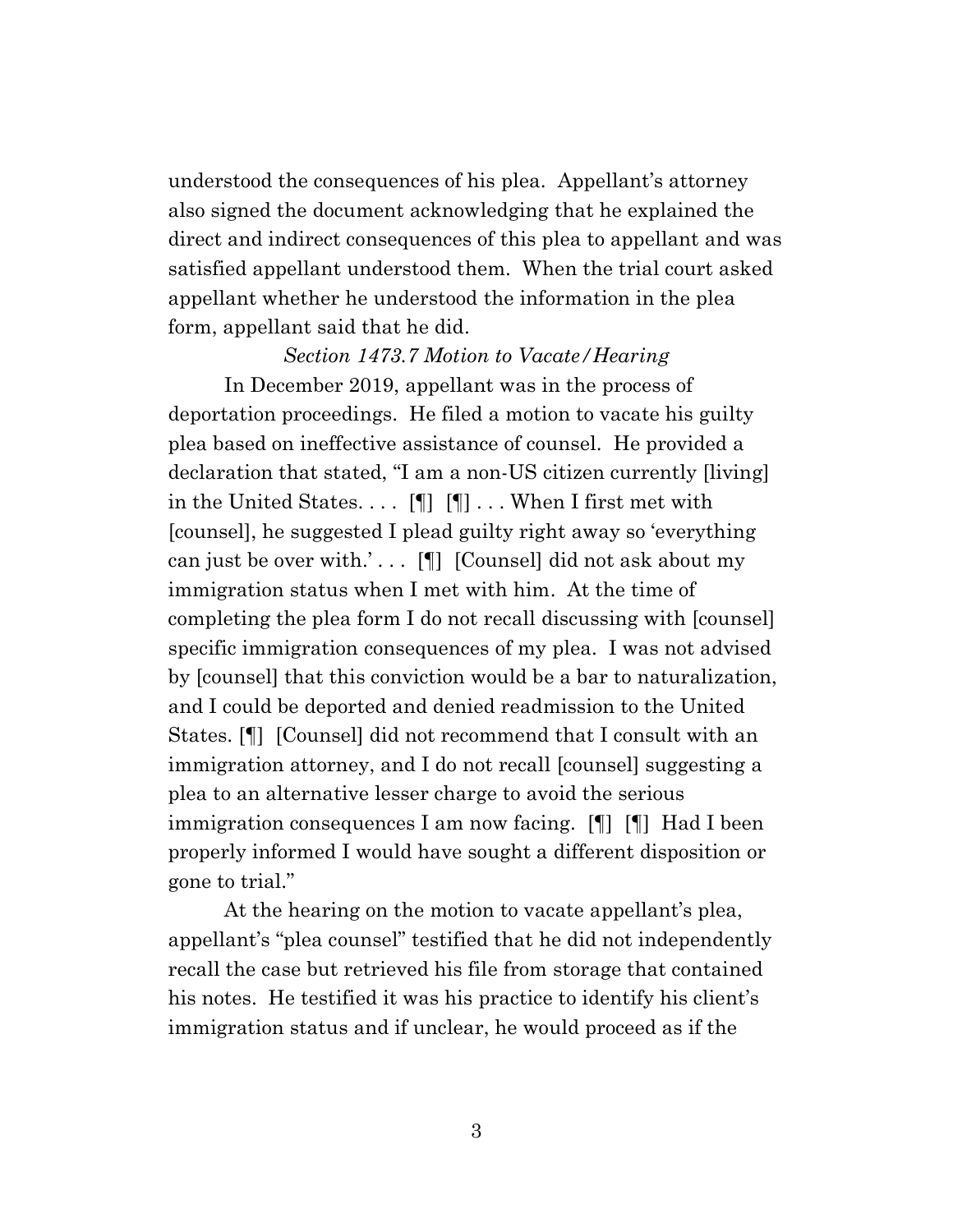client was not a citizen, which he did in this case. Counsel testified that he spoke with appellant's immigration attorney in 2012. 2 He also testified that it was his practice in 2012 to refer to the Immigration Legal Resource Center chart (ILRC) that summarized the immigration consequences for a specific charge and then discuss it with his client. He reviewed the chart with appellant and advised him prior to his plea that he would be "deportable." Finally, counsel testified that it is his practice to review the Felony Disposition Statement with the client, read each marked section "verbatim," and ask whether the client has any questions, which plea counsel did in this case as confirmed by his signature on the statement.

Contrary to his declaration, appellant initially testified that he did recall counsel asking about his citizenship status, but counsel did not advise him of alternate pleas or immigration consequences of his guilty plea. He also testified that counsel did not review the Felony Disposition Statement with him, and instead, told him to sign the plea "so we can get over this." But later during his testimony, he acknowledged that to "[his] recollection," counsel did explain each section of the plea form that he initialed and signed. On cross examination and over the objection of his new attorney, appellant admitted that he pled guilty even though he knew he was going to be deported. He also acknowledged that when he got home after the plea hearing, he thought about it, and said to himself: "I'm screwed." "I can't see my life in Mexico."

<sup>2</sup> The record is silent on what appellant's immigration attorney told appellant's "plea counsel."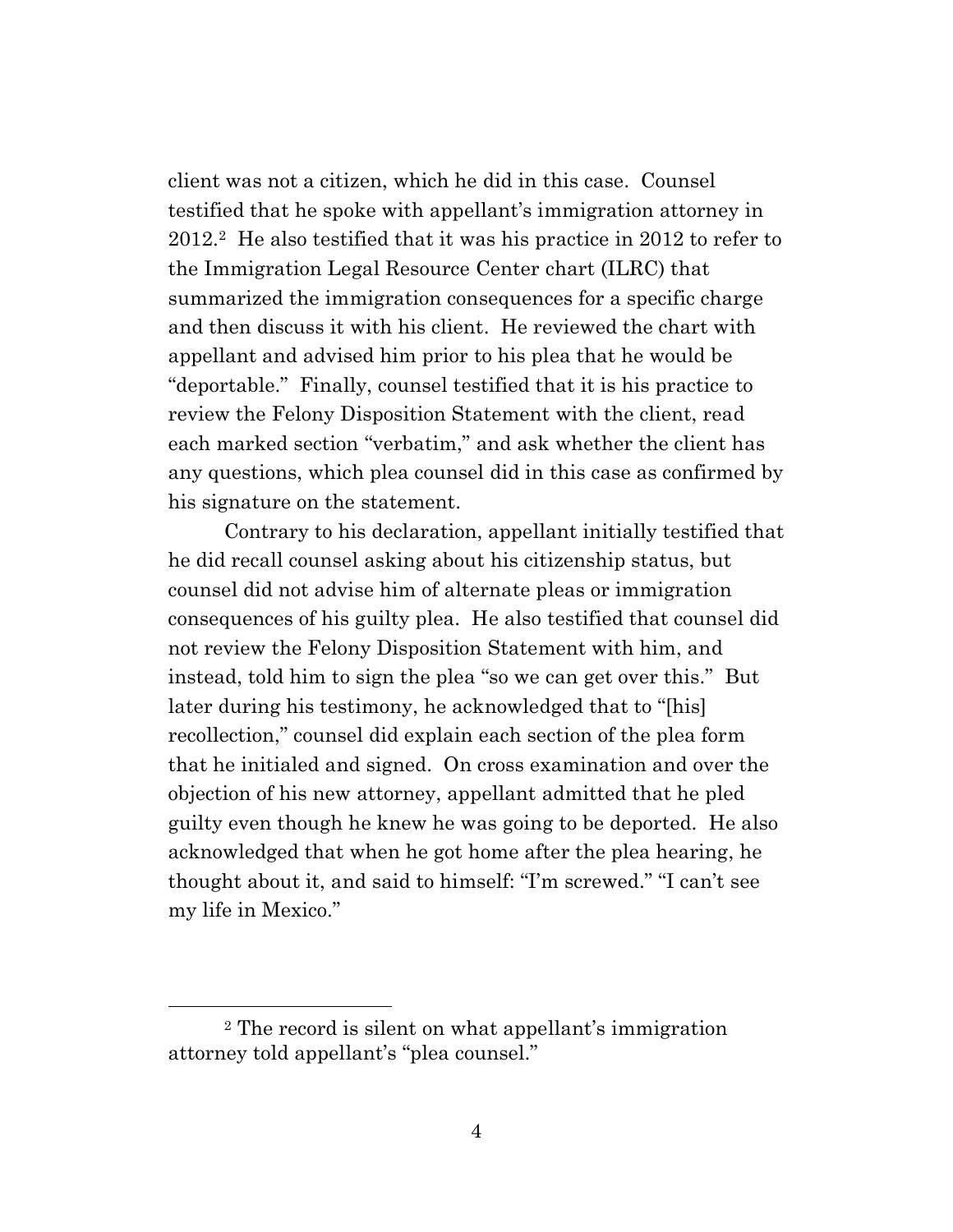#### TRIAL COURT RULING

The trial court denied appellant's motion to vacate his conviction. In a six-page ruling, it factually found appellant's credibility to be "severely lacking," and his declaration was "deceptively phrased" to mislead the court that counsel had not recommended appellant meet with an immigration attorney when counsel had, in fact, consulted with appellant's immigration attorney. The trial court found counsel's testimony "credible" and consistent with his declaration. It also found "no persuasive contemporaneous evidence to substantiate [appellant's] assertion that he was unaware of the potential adverse immigration consequences at the time he entered his plea." To the contrary, the trial court found the record "strongly supports" the conclusion that appellant was "well advised and fully understood the likelihood that he would be deported."

## DISCUSSION

#### *Section 1473.7 and the Standards of Review*

Pursuant to section 1473.7, a person who is no longer in criminal custody may file a motion to vacate a conviction or sentence where "[t]he conviction or sentence is legally invalid due to prejudicial error damaging the moving party's ability to meaningfully understand, defend against, or knowingly accept the actual or potential adverse immigration consequences of a conviction or sentence." (*Id*., subd. (a)(1).) "A successful section 1473.7 motion requires a showing, by a preponderance of the evidence, of a *prejudicial* error that affected the defendant's ability to meaningfully understand the actual or potential immigration consequences of a plea. [Citation.]" (*People v. Vivar* (2021) 11 Cal.5th 510, 517 (*Vivar*).)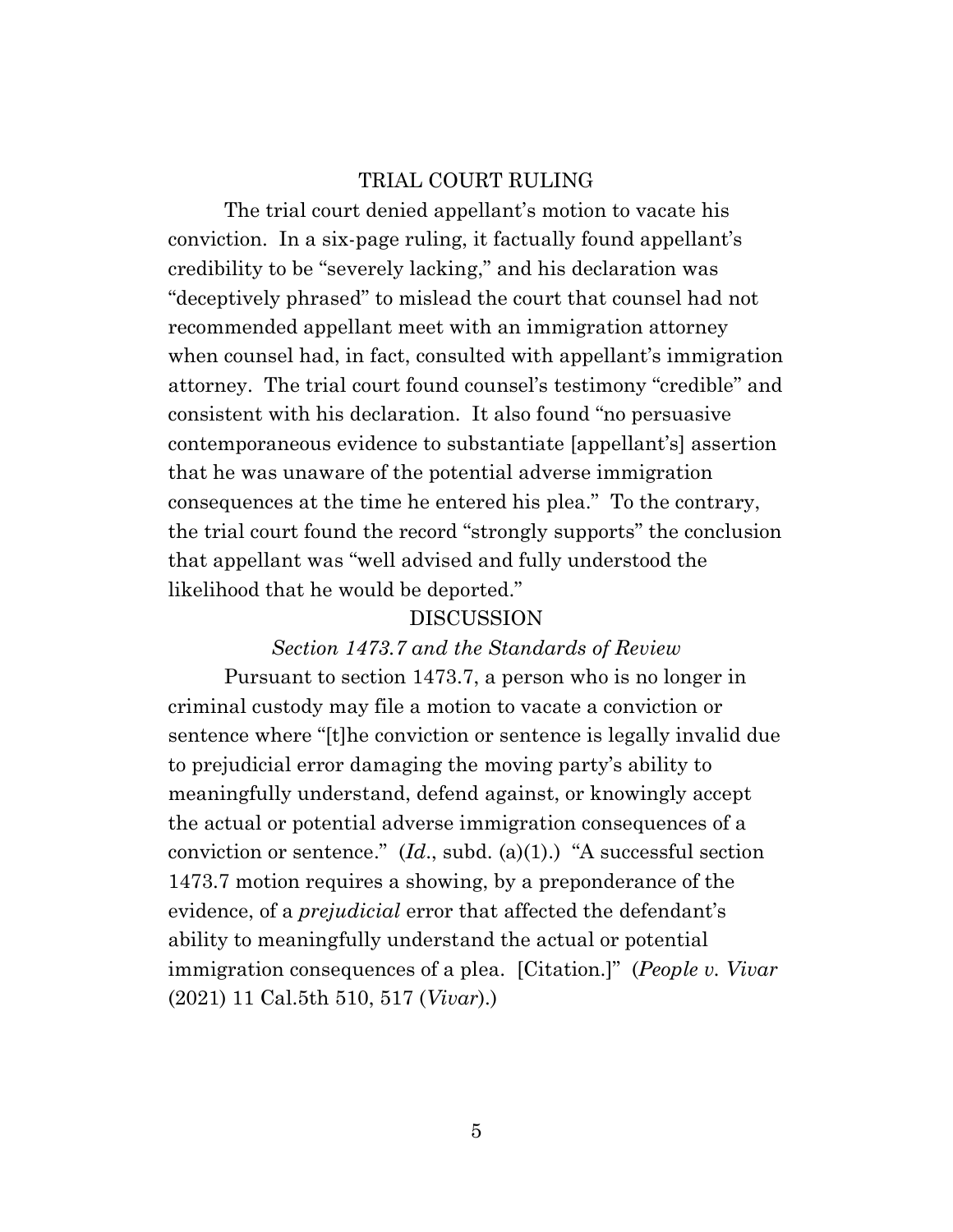In 2018, the Legislature amended section 1473.7 to clarify that "[a] finding of legal invalidity may, but need not, include a finding of ineffective assistance of counsel." (§ 1473.7, subd. (a)(1); Stats. 2018, ch. 825, § 2.) (See *People v. Abdelsalam* (2022) 73 Cal.App.5th 654, 661; *People v. Camacho* (2019) 32 Cal.App.5th 998, 1010-1011.)

"[S]howing prejudicial error under section 1473.7, subdivision (a)(1) means demonstrating a reasonable probability that the defendant would have rejected the plea if the defendant had correctly understood its actual or potential immigration consequences. When courts assess whether a petitioner has shown that reasonable probability, they consider the totality of the circumstances. [Citation.] Factors particularly relevant to this inquiry include the defendant's ties to the United States, the importance the defendant placed on avoiding deportation, the defendant's priorities in seeking a plea bargain, and whether the defendant had reason to believe an immigration-neutral negotiated disposition was possible." (*Vivar*, *supra*, 11 Cal.5th at pp. 529-530.)

Our Supreme Court recently endorsed a limited form of independent standard of review of a trial court's ruling on a section 1473.7 motion to vacate. (*Vivar*, *supra*, 11 Cal.5th at pp. 524-528.) "'[U]nder independent review, an appellate court exercises its independent judgment to determine whether the facts satisfy the rule of law. [Citation.]'" (*Id.* at p. 527.) Independent review is not the equivalent of de novo review. "An appellate court may not simply second-guess factual findings that are based on the trial court's own observations." (*Ibid.*) Instead, appellate courts should give particular deference to factual findings and credibility determinations based on the trial court's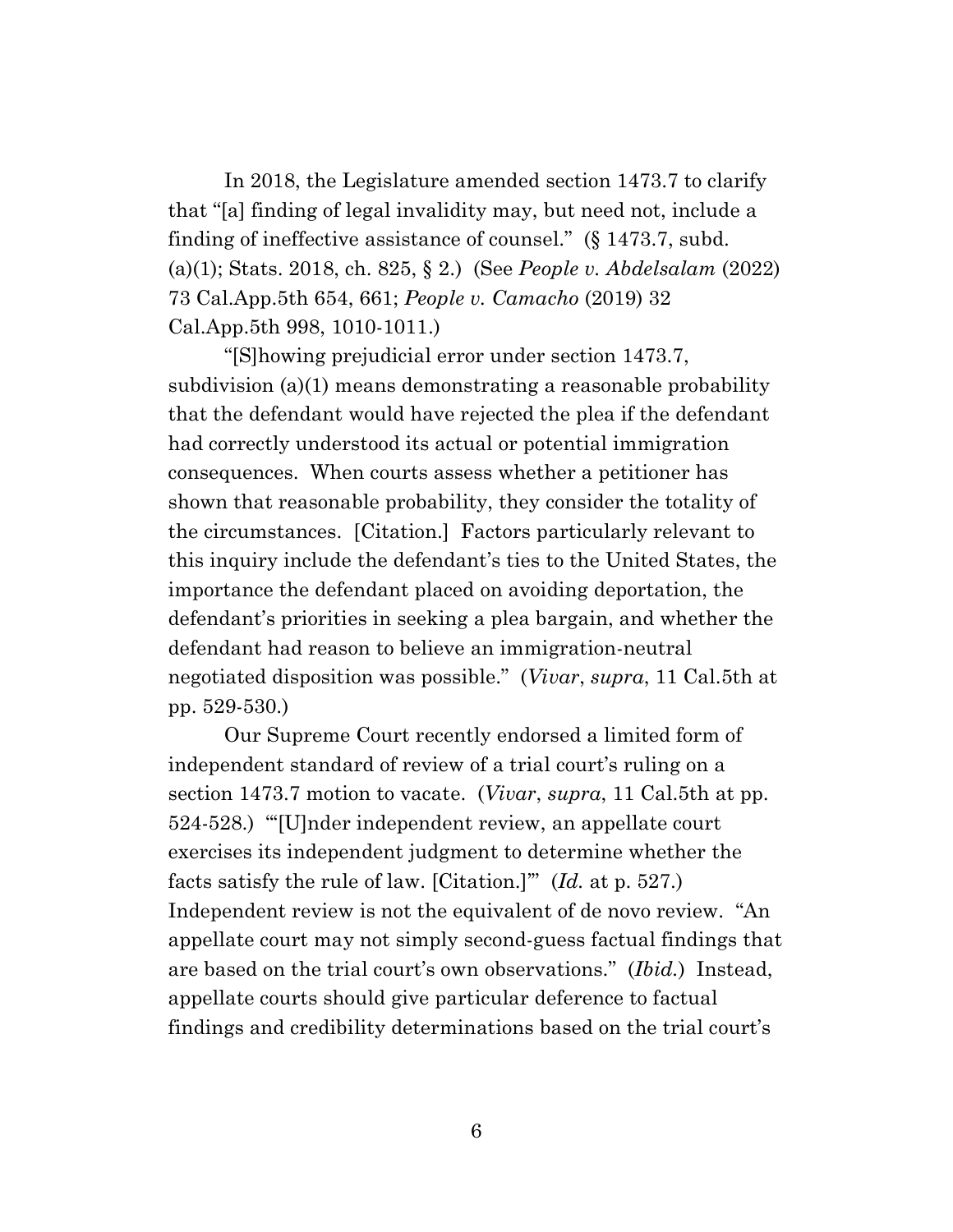personal observations of witnesses. (*Id.* at pp. 527-528.) When the facts derive entirely from written declarations and other documents, the appellate court need not defer to the trial court's findings because the trial court and appellate court are in the same position when interpreting a cold record in a section 1473.7 proceeding. (*Vivar*, at p. 528.) "Ultimately it is for the appellate court to decide, based on its independent judgment, whether the facts establish prejudice under section 1473.7." (*Ibid.*)

#### *The Trial Court Did Not Err in Denying Appellant's Motion*

Appellant has many theories why he did not understand the immigration consequences of his plea, and if he had, he would have rejected it. The record does not support appellant's contention.

The trial court did not find that appellant suffered from a cognitive impairment due to an injury he sustained in 2010. In addition, the trial court did not find appellant was unaware that "the drug plea constituted pleading to an 'aggravated felony'" that would trigger mandatory deportation. The plain and unambiguous language contained in the Felony Disposition Statement states: "If I am not a citizen and am pleading guilty to . . . *a controlled substance offense,* . . . *I will be deported*." (Italics added.) And, his attorney that he reviewed the 2012 ILRC chart with appellant, which advised a violation of Health and Safety Code section 11352 was an aggravated felony.

#### APPELLATE REVIEW

Even on independent review, appellant's contentions would fail. Appellant acknowledged that after he got home from the plea proceeding, he thought, "I'm screwed" because he could not see his life in Mexico. At the time of the plea proceeding, appellant had lived in the United States for approximately seven years with his family. His contemplation of his life in Mexico,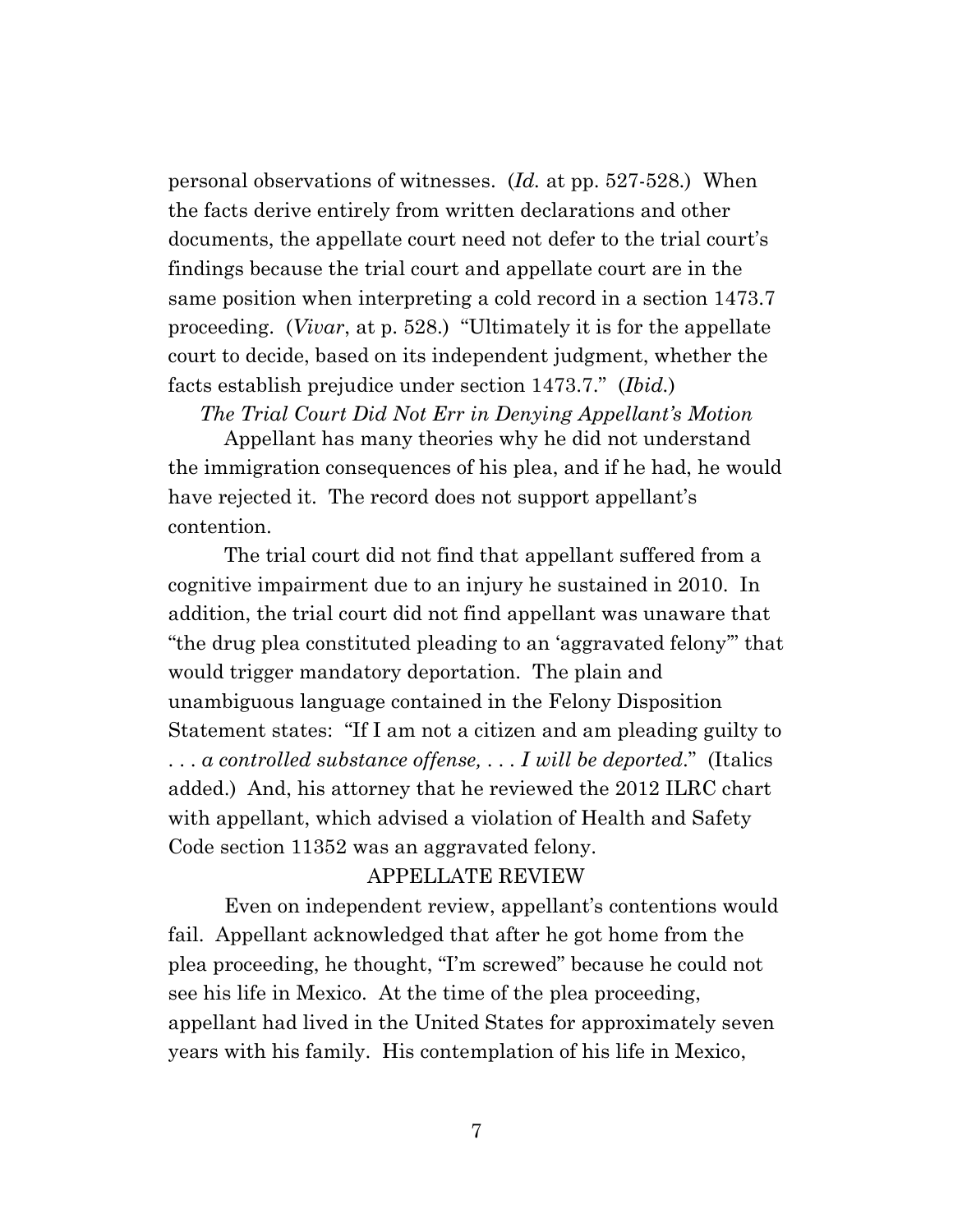contemporaneous with his guilty plea, is persuasive evidence appellant knew he would be deported. Furthermore, appellant admitted that he pled guilty despite knowing he would be deported, but he only did so upon advice of counsel. This may have been good advice. Appellant avoided being sentenced to state prison.

Appellant also contends that it is reasonably probable that had he understood the immigration consequences of his plea, he would have "held out for a better deal" or "taken the case to trial." These claims are conclusional. He did not provide any evidence to suggest the district attorney's office would have considered an immigration-neutral disposition. Indeed, counsel testified that based on his assessment, both at the time of the plea and at the hearing on the motion to vacate, "the case against [appellant] was very strong."

Also missing is a declaration from his immigration attorney from 2012 to corroborate his contention that she met with appellant's counsel to "ensure that any plea entered . . . would not lead to [appellant's] deportation." "[W]hen a defendant seeks to withdraw a plea based on inadequate advisement of immigration consequences, we have long required the defendant to corroborate such assertions with '"objective evidence."'" (*Vivar*, *supra*, 11 Cal.5th at p. 530; *People v. Bravo* (2021) 69 Cal.App.5th 1063, 1074.)

This is particularly true where, as here, the trial court found appellant's credibility "severely lacking," while counsel's testimony was "credible." As *Vivar* instructs, these "factual determinations that are based on '"the credibility of witnesses the [superior court] heard and observed"' are entitled to particular deference, even though courts reviewing such claims" may reach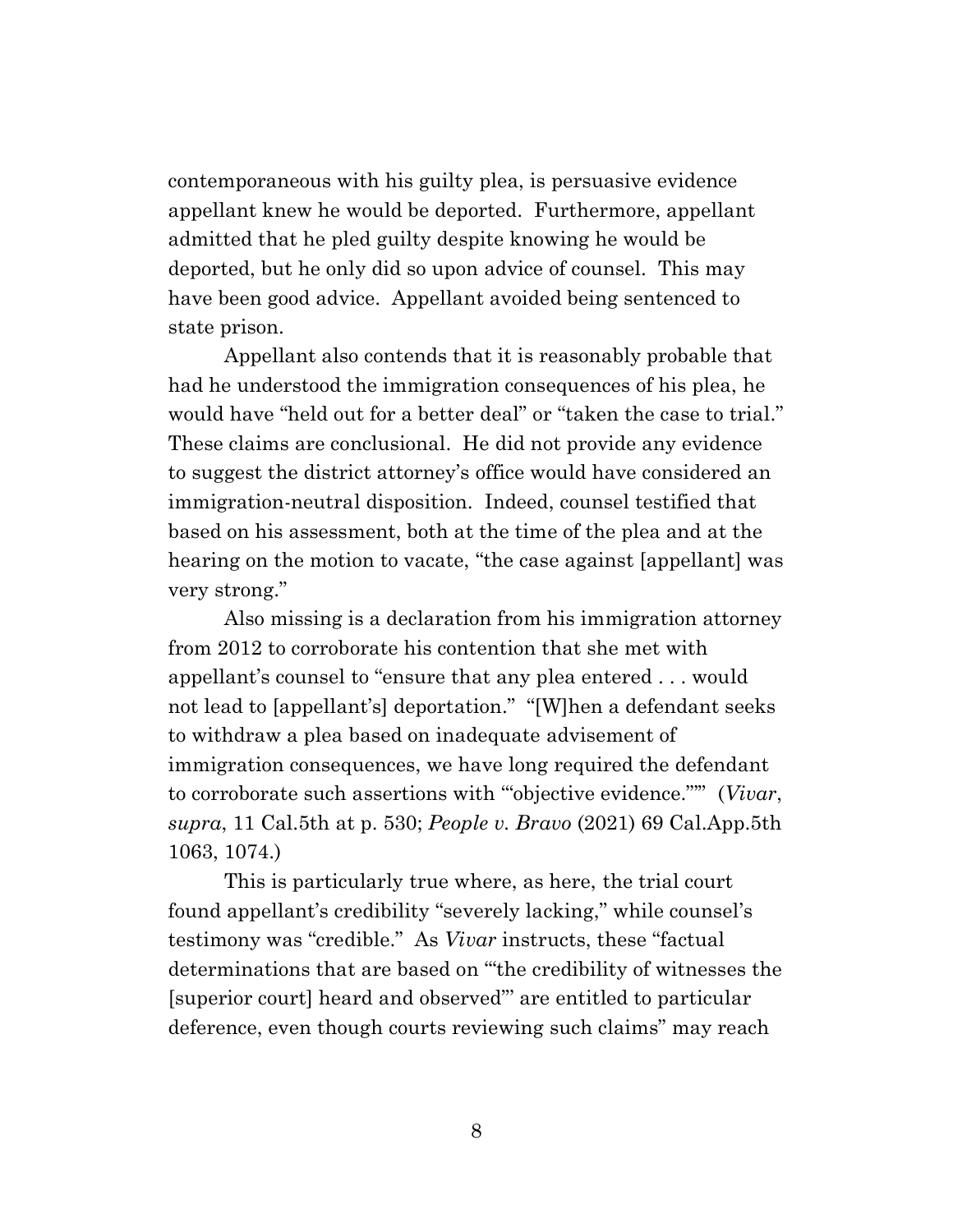a different conclusion based on its independent examination of the evidence. (*Vivar*, *supra*, 11 Cal.5th at p. 527.) "Courts should not upset a plea solely because of *post hoc* assertions from a defendant about how he would have pleaded but for his attorney's deficiencies. Judges should instead look to contemporaneous evidence to substantiate a defendant's expressed preferences." (*Lee v. United States* (2017) \_\_ U.S. \_\_, \_\_ [137 S.Ct. 1958, 1967].) That is what happened here.

## DISPOSITION

The order denying the motion pursuant to section 1473.7 is affirmed.

#### CERTIFIED FOR PUBLICATION.

YEGAN, J.

We concur:

GILBERT, P. J.

PERREN, J.